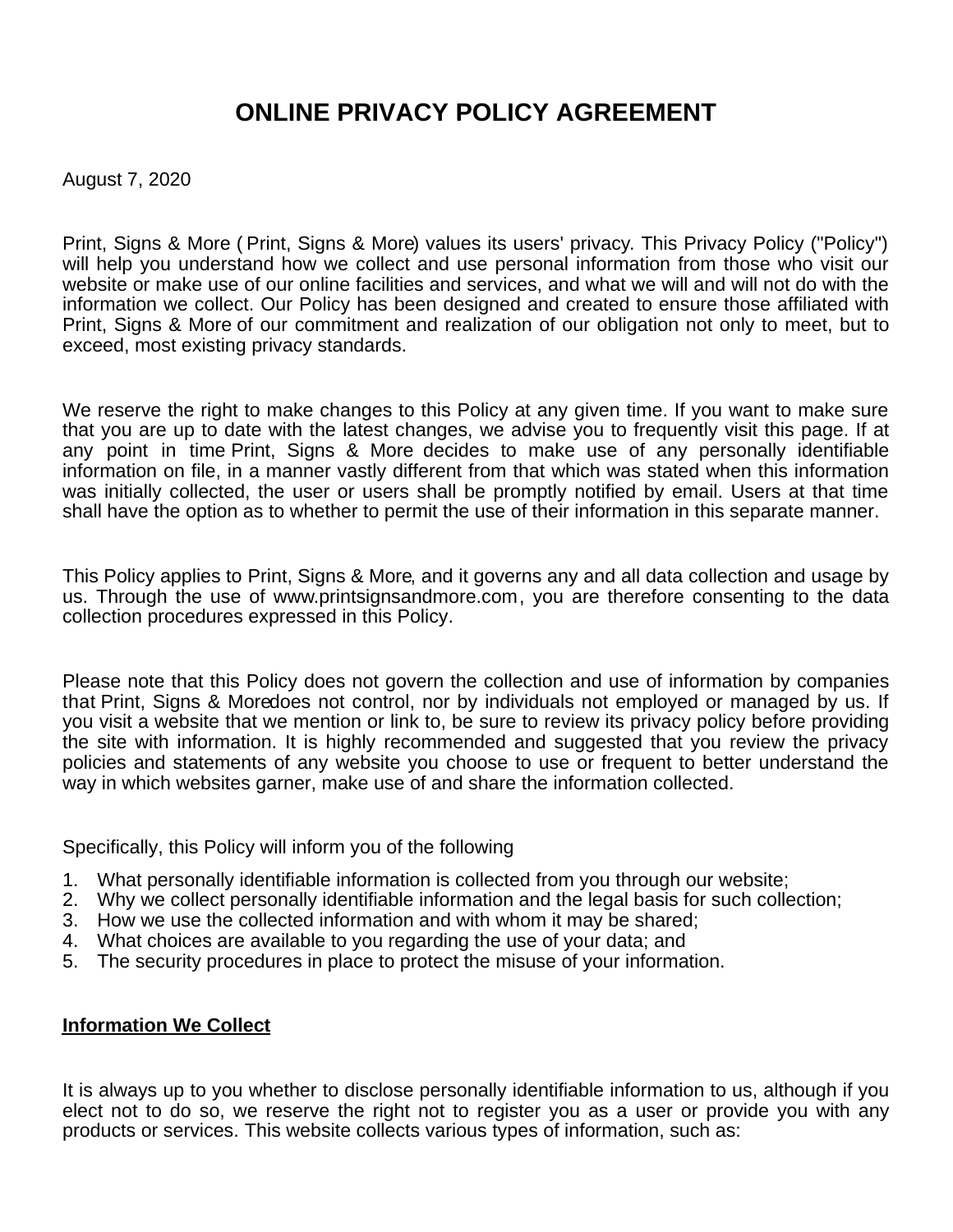- · Voluntarily provided information which may include your name, address, email address, billing and/or credit card information etc. which may be used when you purchase products and/or services and to deliver the services you have requested.
- · Information automatically collected when visiting our website, which may include cookies, third party tracking technologies and server logs.

In addition, Print, Signs & More may have the occasion to collect non-personal anonymous demographic information, such as age, gender, household income, political affiliation, race and religion, as well as the type of browser you are using, IP address, or type of operating system, which will assist us in providing and maintaining superior quality service.

Print, Signs & Moremay also deem it necessary, from time to time, to follow websites that our users may frequent to gleam what types of services and products may be the most popular to customers or the general public.

Please rest assured that this site will only collect personal information that you knowingly and willingly provide to us by way of surveys, completed membership forms, and emails. It is the intent of this site to use personal information only for the purpose for which it was requested, and any additional uses specifically provided for on this Policy.

## **Why We Collect Information and For How Long**

We are collecting your data for several reasons:

- · To better understand your needs and provide you with the services you have requested;
- · To fulfill our legitimate interest in improving our services and products;
- $\cdot$  To send you promotional emails containing information we think you may like when we have your consent to do so;
- To contact you to fill out surveys or participate in other types of market research, when we have your consent to do so;
- To customize our website according to your online behavior and personal preferences.

The data we collect from you will be stored for no longer than necessary. The length of time we retain said information will be determined based upon the following criteria: the length of time your personal information remains relevant; the length of time it is reasonable to keep records to demonstrate that we have fulfilled our duties and obligations; any limitation periods within which claims might be made; any retention periods prescribed by law or recommended by regulators, professional bodies or associations; the type of contract we have with you, the existence of your consent, and our legitimate interest in keeping such information as stated in this Policy.

## **Use of Information Collected**

Print, Signs & More does not now, nor will it in the future, sell, rent or lease any of its customer lists and/or names to any third parties.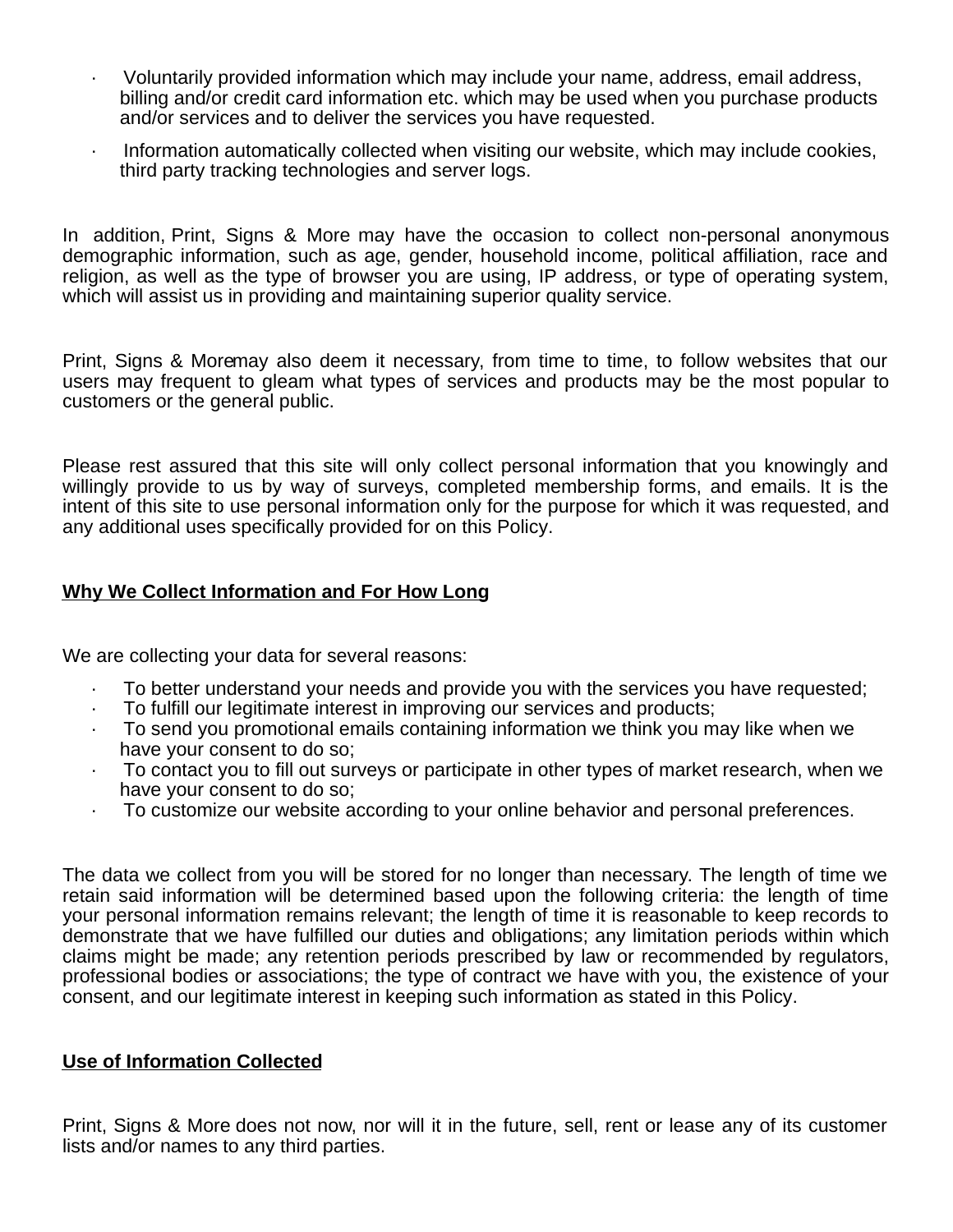Print, Signs & More may collect and may make use of personal information to assist in the operation of our website and to ensure delivery of the services you need and request. At times, we may find it necessary to use personally identifiable information as a means to keep you informed of other possible products and/or services that may be available to you from www.printsignsandmore.com

Print, Signs & More may also be in contact with you with regards to completing surveys and/or research questionnaires related to your opinion of current or potential future services that may be offered.

Print, Signs & Moreuses various third-party social media features including but not limited to www.facebook.com/printsignsandmore, www.instagram.com/printsignsandmore and other interactive programs. These may collect your IP address and require cookies to work properly. These services are governed by the privacy policies of the providers and are not within Print, Signs & More's control.

## **Disclosure of Information**

Print, Signs & More may not use or disclose the information provided by you except under the following circumstances:

- · as necessary to provide services or products you have ordered;
- · in other ways described in this Policy or to which you have otherwise consented;
- $\cdot$  in the aggregate with other information in such a way so that your identity cannot reasonably be determined;
- · as required by law, or in response to a subpoena or search warrant;
- · to outside auditors who have agreed to keep the information confidential;
- as necessary to enforce the Terms of Service;
- as necessary to maintain, safeguard and preserve all the rights and property of Print, Signs & More.

## **Non-Marketing Purposes**

Print, Signs & More greatly respects your privacy. We do maintain and reserve the right to contact you if needed for non-marketing purposes (such as bug alerts, security breaches, account issues, and/or changes in Print, Signs & More products and services). In certain circumstances, we may use our website, newspapers, or other public means to post a notice.

## **Children under the age of 13**

Print, Signs & More's website is not directed to, and does not knowingly collect personal identifiable information from, children under the age of thirteen (13). If it is determined that such information has been inadvertently collected on anyone under the age of thirteen (13), we shall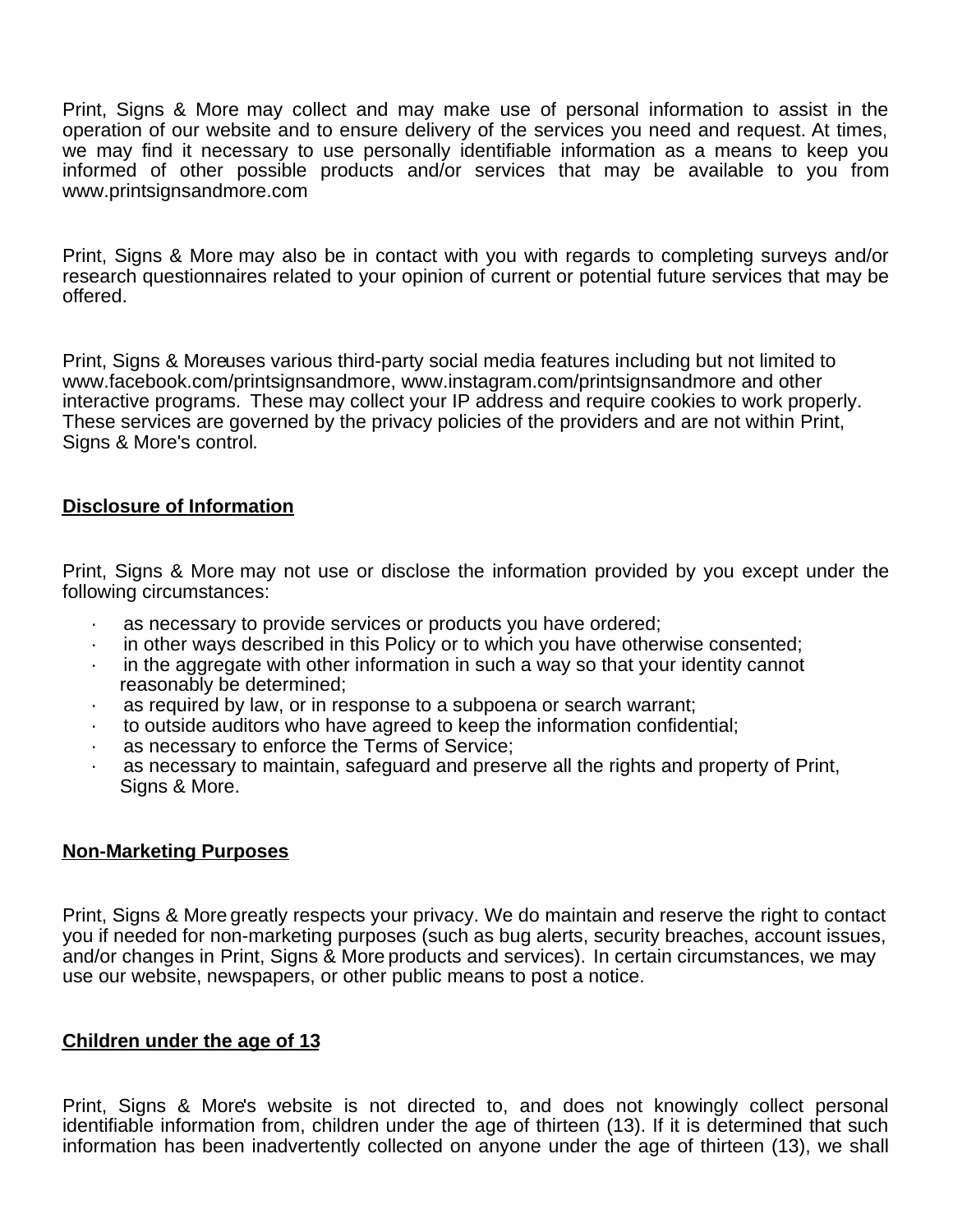immediately take the necessary steps to ensure that such information is deleted from our system's database, or in the alternative, that verifiable parental consent is obtained for the use and storage of such information. Anyone under the age of thirteen (13) must seek and obtain parent or guardian permission to use this website.

## **Unsubscribe or Opt-Out**

All users and visitors to our website have the option to discontinue receiving communications from us by way of email or newsletters. To discontinue or unsubscribe from our website please send an email that you wish to unsubscribe to printsignsmore@gmail.com. If you wish to unsubscribe or opt-out from any third-party websites, you must go to that specific website to unsubscribe or opt-out. Print, Signs & More will continue to adhere to this Policy with respect to any personal information previously collected.

#### **Links to Other Websites**

Our website does contain links to affiliate and other websites. Print, Signs & More does not claim nor accept responsibility for any privacy policies, practices and/or procedures of other such websites. Therefore, we encourage all users and visitors to be aware when they leave our website and to read the privacy statements of every website that collects personally identifiable information. This Privacy Policy Agreement applies only and solely to the information collected by our website.

#### **Notice to European Union Users**

Print, Signs & More's operations are located primarily in the United States. If you provide information to us, the information will be transferred out of the European Union (EU) and sent to the United States. (The adequacy decision on the EU-US Privacy became operational on August 1, 2016. This framework protects the fundamental rights of anyone in the EU whose personal data is transferred to the United States for commercial purposes. It allows the free transfer of data to companies that are certified in the US under the Privacy Shield.) By providing personal information to us, you are consenting to its storage and use as described in this Policy.

#### **Security**

Print, Signs & More takes precautions to protect your information. When you submit sensitive information via the website, your information is protected both online and offline. Wherever we collect sensitive information (e.g. credit card information), that information is encrypted and transmitted to us in a secure way. You can verify this by looking for a lock icon in the address bar and looking for "https" at the beginning of the address of the webpage.